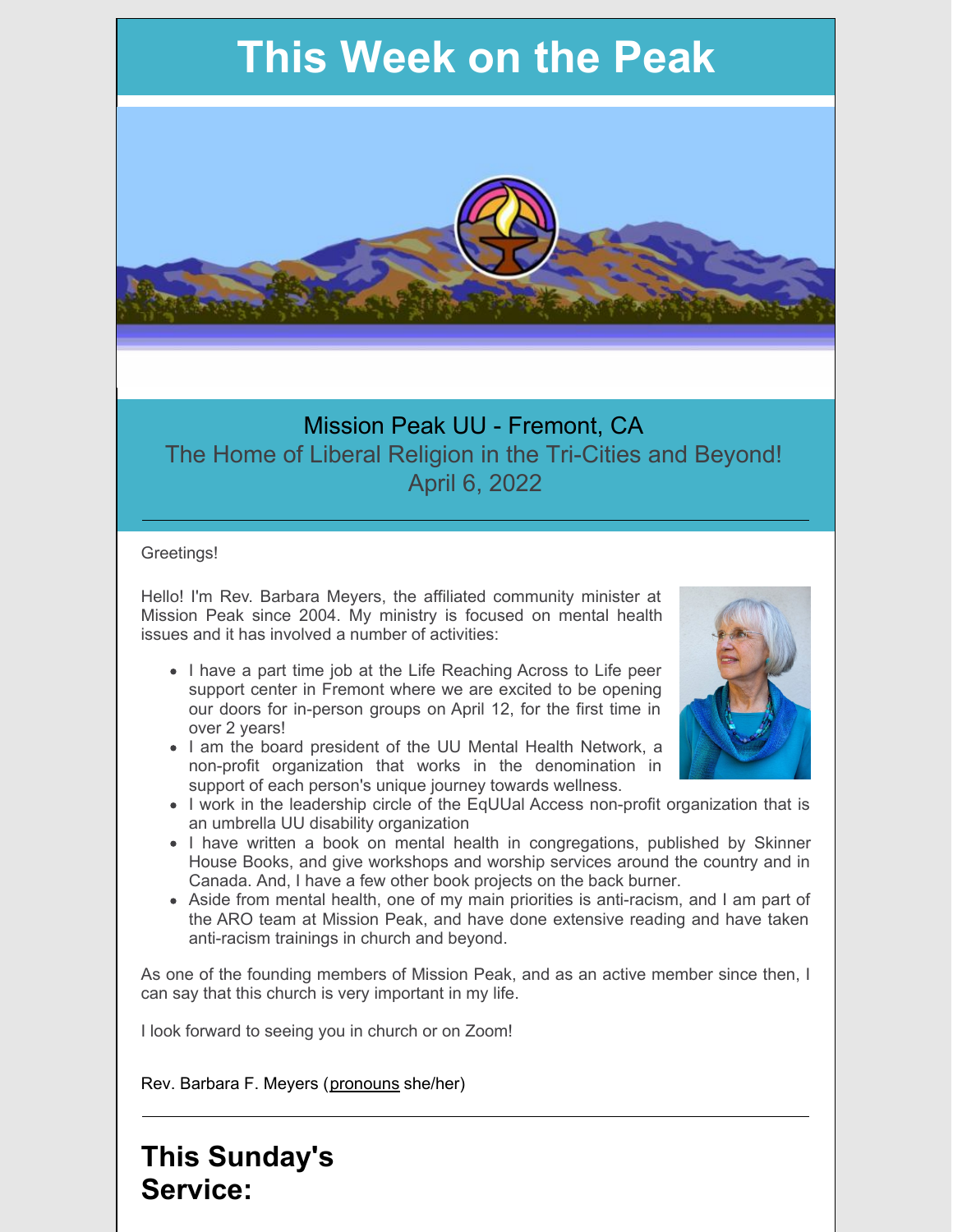**We have transitioned to hybrid services. See [mpuuc.org/zoom](http://r20.rs6.net/tn.jsp?f=001lrVp8cJ2zHOyflHykk7zoF174aFv5n56P3LtD1JVGo6KETO6zBYetSRs5aEvFDO-ngYrdZcw3fhckmMxiL0jSnwgAc0fzMgBcQk8qyjiO5eGaSEmurVNnwhw0i9iii_QJPCbUztEnJJc-MjGyz6M4_AsvW5Itrxn2Ba4H9lxKRw=&c=uzAVhLTBhLDtZEaCeuGPQKO-FwoSJlrG7wZs04PQmTHrMhFcZXzXCQ==&ch=Ky6iH1AjA-GtU86VT6mONoEUwPhSuPgHeOn1gYrrK378geVLX1r9NQ==) each week for how to attend services.**

#### **Preparing to Encounter Divinity**



Judaism, Christianity and Islam all have sacred periods of intentional preparation during this time. There are stories and rituals. Prayer and fasting. Each of these faith traditions knows that encountering a sacred, transformative time is not happenstance. It depends as much on practicing ways that tell us how to show up as much as relying on God to show up for us. In this service, we will explore ways that teach us how to be ready for the sacred when it comes.

Shawn Snavley will lead the service and assisting will be Worship Associate Alexa Sarten. Worship Host will be Erik Alm. Jay and Jessica Steele will provide our music.

### **Whether you are attending services in Cole Hall or remotely you can donate money and/or fulfill your pledge in the 3 ways shown below:**

Mail check to

Mission Peak Unitarian Universalist Congregation P.O. Box 545 Fremont, CA 94537-0545 (If you use Bill Pay with your bank, you could use them to mail the check)

Drop envelope with a check in Mission Peak UU mail slot addressed to: Mission Peak Unitarian Universalist Congregation We will be collecting this once per week.

Pay on line at **<https://mpuuc.org/contact-us/donate/>** with credit or debit card. Note we use PayPal for this and they charge us around 3%.

#### **If you are attending services in Cole Hall we will provide envelopes so you can donate money by placing checks or cash in the office mail slot.**



### **CIRCLE OF LIFE**

Each week, we post the previous Sunday's Joys and Concerns that we were given permission to share. We encourage you to make room in your heart for the hopes and fears of your fellow members. Reach out to celebrate and console those you care about. Here's the **Joys and [Concerns](https://docs.google.com/document/d/1_v7Ifc-FfM7AFuL2dNdpz9Ll9_jwQ9vH/edit)** for April 3 as well as the prior 3 weeks. If you would like your joy or concern to appear in

the Wheel of Life, contact the Encouragement Committee at [ecteam@mpuuc.org](mailto:ecteam@mpuuc.org)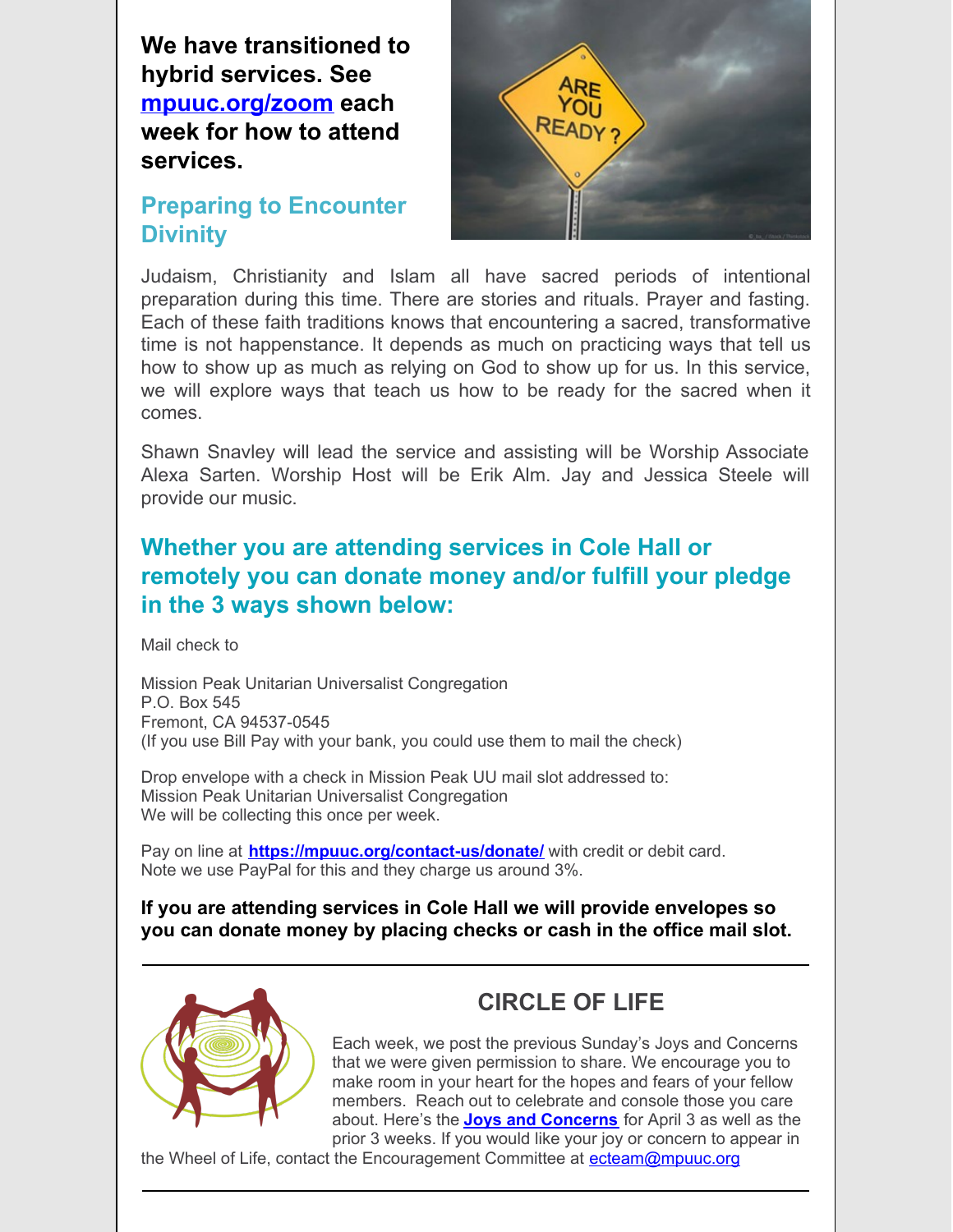#### **Safety Policy for Hybrid Services in Cole Hall - Updated March 30th**

Attendees should be masked inside and outside of Cole Hall during the service. We encourage people to wear N95 (or equivalent)which are more effective than cloth or surgical masks. We have such masks available in Cole Hall on Sunday mornings. We encourage people to only come inside Cole Hall if fully vaccinated and boosted. Because vaccinated people can still spread the disease to others, we strongly encourage those in contact with unvaccinated or immunocompromised people to attend services outside or via Zoom.

The **board Safety Policy on how we allow [services](https://mpuuc.org/wp-content/uploads/2022/03/Policy-on-services-in-Cole-Hall-starting-March-30.pdf) in Cole Hall** is in the "**About- [>Congregational](https://mpuuc.org/about-us/congregational-documents/) Documents**" section of the mpuuc.org web site. If you wonder how we are trying to keep us all safe as we gather together again, please read it. We expect to continue to monitor what is safe and make changes as needed.

We also have other board policies related to Covid-19 in section 18 of the board policies document, which is also in the "**[About->Congregational](https://mpuuc.org/about-us/congregational-documents/) Documents**" section of the website. The outdoor event guidelines in section 18.2 will control how we would be able to have food or drinks outside after the service, or for special events. Contact Steve Wallcave with any questions about either safety policy.

### **UUA Common Read 2022 – Defund Fear**

The book chosen for the UUA Common Read this year is Defund Fear by Zach Norris. We will be discussing the book over the course of 3 Zoom meetings – April 10 @ 7:00 pm, April 24 @ 7:00 pm, and May 1 @ 7:00 pm. If you are interested in joining us for the discussions, please sign up via the website:

**<https://mpuuc.org/learning-overview/uua-common-read-2022/>**



#### **Baseball Sunday Returns – May 15**

Rev Greg is reviving Baseball Sunday at MPUUC. This year it will be Sunday, May 15. What is Baseball Sunday you ask? Well, it means you can wear your favorite sports team gear to Sunday service and enjoy a sports themed sermon from Rev Greg (and perhaps some sports-themed snacks). After the service those who are interested will gather at the Oakland Coliseum to watch the Oakland A's play the LA Angels. Tickets are \$27 each and can be purchased here: **<https://mpuuc.square.site/>**



### **Midweek Discussion Group**

The Minister's Midweek Discussion Group meets on Thursdays at 10:00 a.m. This week's discussion will be about Preparing. Christians have Lent. Jewish communities prepare during the High Holy days between Rosh Hoshana and Yom Kippur. Muslim communities prepare during Ramadan. Hindu communities set aside time to fast and pray each month and periods at the beginning of the year and often in summer. What do you – or UUs – do? The link to the conversation can be found if you **[Press](https://us02web.zoom.us/j/85171863480?pwd=SGlFMExoR2gxM2pSSnRYSFhzT3l3Zz09#success) here** Next week's discussion will be about memories – and questions – of Easter.

## **JUSTICE CORNER**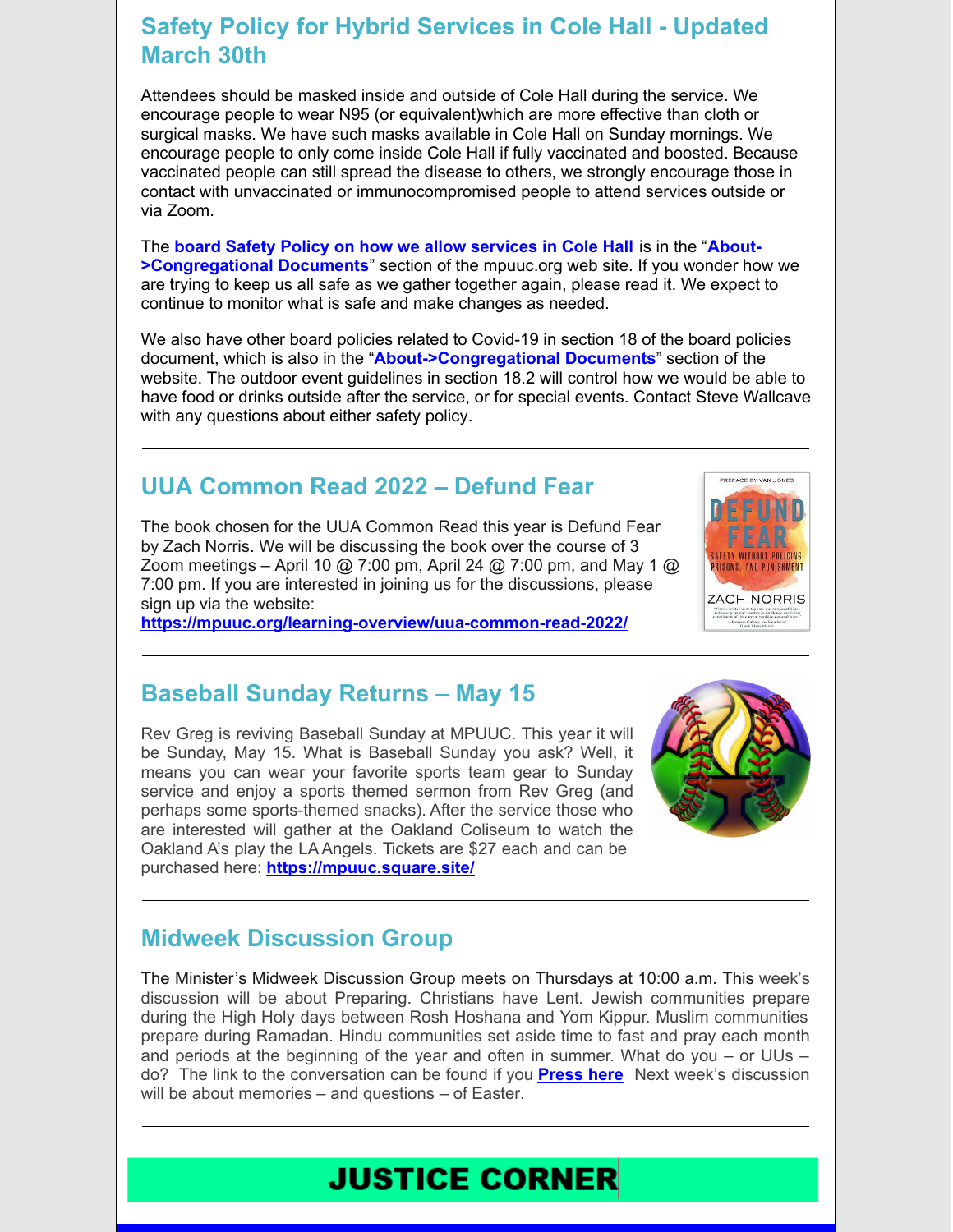### **Intergenerational Spring Seminar**

"Displacement & Human Rights: All in for Climate Justice" April 22 – May 1

The Intergenerational Spring Seminar, hosted by the UU Office at the United Nations (UU@UN), UU Ministry for Earth, Unitarian Universalist Service Committee (UUSC) and Side With Love is an opportunity to collaborate with others while learning how to be a



Office at the **United Nations** 

global activist. Through workshops, panel discussions, community building activities, and worship, you will undergo a process of learning, reflection, and growth while exploring some of the most [challenging](https://uua874.acemlna.com/lt.php?s=22c327b8ef60803265ed2877f98022ac&i=2716A5672A16A83726) issues facing humanity today. **Learn more and register here**.

#### **Climate Change and Voting**

**Did you know that people who list climate change as one of their highest priorities often skip midterm [elections?](https://click.everyaction.com/k/43775398/338649957/106470723?nvep=ew0KICAiVGVuYW50VXJpIjogIm5ncHZhbjovL3Zhbi9FQS9FQTAwNS8xLzc5MDg1IiwNCiAgIkRpc3RyaWJ1dGlvblVuaXF1ZUlkIjogIjlkOTQxMjliLTYxYjQtZWMxMS05OTdlLTI4MTg3OGI4M2Q4YSIsDQogICJFbWFpbEFkZHJlc3MiOiAiYWxseXNzb25tY2RvbmFsZEBnbWFpbC5jb20iDQp9&hmac=34CypICVuMiJEIj4rL_q4NoEmvT7DCc84PGKbYKizgc=&emci=fa7a141a-5ab4-ec11-997e-281878b83d8a&emdi=9d94129b-61b4-ec11-997e-281878b83d8a&ceid=2432639)**

As the climate crisis becomes increasingly urgent, Create Climate Justice is partnering with **UU the [Vote](https://click.everyaction.com/k/43775399/338649958/-793628283?nvep=ew0KICAiVGVuYW50VXJpIjogIm5ncHZhbjovL3Zhbi9FQS9FQTAwNS8xLzc5MDg1IiwNCiAgIkRpc3RyaWJ1dGlvblVuaXF1ZUlkIjogIjlkOTQxMjliLTYxYjQtZWMxMS05OTdlLTI4MTg3OGI4M2Q4YSIsDQogICJFbWFpbEFkZHJlc3MiOiAiYWxseXNzb25tY2RvbmFsZEBnbWFpbC5jb20iDQp9&hmac=34CypICVuMiJEIj4rL_q4NoEmvT7DCc84PGKbYKizgc=&emci=fa7a141a-5ab4-ec11-997e-281878b83d8a&emdi=9d94129b-61b4-ec11-997e-281878b83d8a&ceid=2432639)** to get climate voters to the polls and push climate action to the forefront of public discussion in election races at every level of government this year. People of faith can advance our issues through a range of non-partisan activities that spotlight the most important issues while growing our base of power.

**[Please](https://click.everyaction.com/k/43775400/338649959/2045356577?contactdata=xkF5+xucpNeo8ZjepD1Xp1Em2u1jqGqUCEfXphKufefYVsCMf9KOqPNBm%2fKmiuX0PcGwg0ecfWzJp90637PflzOCph5CxkXcl1zVOWpC0gtI4koskCpmaHMnVVM70aQE9IJC8oKF%2fctBQlexh%2fSnyxnA0iit57aYHwRxJOcOxmrRAxf8XcHBjKbmgmTfl9+eZ0q0%2fxAVLbZbO1CXTBChgQ%3d%3d&emci=19efd94d-64b0-ec11-997e-281878b83d8a&emdi=373aebce-6eb0-ec11-997e-281878b83d8a&ceid=24135478&nvep=ew0KICAiVGVuYW50VXJpIjogIm5ncHZhbjovL3Zhbi9FQS9FQTAwNS8xLzc5MDg1IiwNCiAgIkRpc3RyaWJ1dGlvblVuaXF1ZUlkIjogIjlkOTQxMjliLTYxYjQtZWMxMS05OTdlLTI4MTg3OGI4M2Q4YSIsDQogICJFbWFpbEFkZHJlc3MiOiAiYWxseXNzb25tY2RvbmFsZEBnbWFpbC5jb20iDQp9&hmac=34CypICVuMiJEIj4rL_q4NoEmvT7DCc84PGKbYKizgc=) join us for the 2022 launch party for UU the Vote on Sunday, April 10 at 4PM ET/1PM PT.** This inspiring event will include analysis of the electoral landscape, information about key ballot issues and state races. You'll get stories from the field, meet fellow activists from around the country, and enjoy some fun and laughter, too!

Of course, defending democracy from attacks by authoritarian forces also is fundamental in 2022, so along with ending reliance on fossil fuels, we'll discuss crucial work to protect voting rights, defend groups under attack and get advocates of multiracial democracy back on the offensive. In 2020, UU the Vote reached three million(!) likely voters through the outreach efforts of concerned folks like you.

Spread the word! See **this [collection](https://click.everyaction.com/k/43775401/338649960/197381533?nvep=ew0KICAiVGVuYW50VXJpIjogIm5ncHZhbjovL3Zhbi9FQS9FQTAwNS8xLzc5MDg1IiwNCiAgIkRpc3RyaWJ1dGlvblVuaXF1ZUlkIjogIjlkOTQxMjliLTYxYjQtZWMxMS05OTdlLTI4MTg3OGI4M2Q4YSIsDQogICJFbWFpbEFkZHJlc3MiOiAiYWxseXNzb25tY2RvbmFsZEBnbWFpbC5jb20iDQp9&hmac=34CypICVuMiJEIj4rL_q4NoEmvT7DCc84PGKbYKizgc=&emci=fa7a141a-5ab4-ec11-997e-281878b83d8a&emdi=9d94129b-61b4-ec11-997e-281878b83d8a&ceid=2432639)** of quick social media posts and newsletter blurbs you can cut and paste.

**Please [register](https://click.everyaction.com/k/43775402/338649961/2045356577?contactdata=xkF5+xucpNeo8ZjepD1Xp1Em2u1jqGqUCEfXphKufefYVsCMf9KOqPNBm%2fKmiuX0PcGwg0ecfWzJp90637PflzOCph5CxkXcl1zVOWpC0gtI4koskCpmaHMnVVM70aQE9IJC8oKF%2fctBQlexh%2fSnyxnA0iit57aYHwRxJOcOxmrRAxf8XcHBjKbmgmTfl9+eZ0q0%2fxAVLbZbO1CXTBChgQ%3d%3d&emci=19efd94d-64b0-ec11-997e-281878b83d8a&emdi=373aebce-6eb0-ec11-997e-281878b83d8a&ceid=24135478&nvep=ew0KICAiVGVuYW50VXJpIjogIm5ncHZhbjovL3Zhbi9FQS9FQTAwNS8xLzc5MDg1IiwNCiAgIkRpc3RyaWJ1dGlvblVuaXF1ZUlkIjogIjlkOTQxMjliLTYxYjQtZWMxMS05OTdlLTI4MTg3OGI4M2Q4YSIsDQogICJFbWFpbEFkZHJlc3MiOiAiYWxseXNzb25tY2RvbmFsZEBnbWFpbC5jb20iDQp9&hmac=34CypICVuMiJEIj4rL_q4NoEmvT7DCc84PGKbYKizgc=) now (free) to join us on April 10!** (90 minute event)

### **Anti-Racism Anti-Oppression Committee (ARO) Recommendations**

#### **Thursday, April 7 • 1:00 – 2:00 pm To Be [Brown](https://u1584542.ct.sendgrid.net/ss/c/atcYNHk4Eh2YdGnwBh-YDJdCejuAPFe4vOUOTkrF_HNGyecu9KBR0oUZImBHT5A0YelGkPEYPOH1OdiK8YXCzY4xVDA_sCGAMpS1PleYPra_NvxwFU_4CQDU5wl6d5L5OeYVHDHtqVE28ePGOgY4p6vsYNs2ufUCgmFzAkVOQ8mFhVlZgNxJ2rUAEmSbd3JimI0EL9yq7wXZG03qC4TUoPE_6CjetCiv2PMMWLO_lSnOHZeFXP4l1rAbfxDx1GUsK8Nt1P3NV13V8iVZ1i-_F-0cwNoT7D2sRPSI4rQUWvpTcASk21pxs4sVC4gmdYhUJaLc95GgtEEfTRePXDXjgXP9suZCeqgfEZart0qzUdQyFQqX4VJ20JKsB1v0YfLlyiJAznphV_QirweXKgmK-Av3QpXCIOwjkgksLJKzUKv6h1f9IVluNbLxvyi1wrJsLQbOzL4mygYzuLb8vV3jC-haJbDGhuuRXDDdd-yRKRiOT8AJHQB-PddPZw0To_olHVrsWWvK6pA-hGDIyb43qLMLuOaaMveUEt82jgS1BAE/3kx/rkbrvwh4QwuvBmoS0g54gg/h0/gnmm60-gIDP5U5qdbRYNRUZRhWniN7G6Air0hlAaIl8) and Gay in the US**

Immigration, race, and LGBTQ+ rights have been headline issues, yet the experiences of those whose identities include all three are often invisible. In this **[SpeakOut](https://u1584542.ct.sendgrid.net/ss/c/wehEm_vu1NBVXOKYSqOxTJS84hLWl_k9gBGsQ7EBQijwepThu-yGrJ3dvifA4KuEUM8k6X1dwJM79xvyfxQx53Od4VMHQ1AeRDdlTEv4GeYFDA8DiO_iaOvJQrhLIzbeE6i_IIwd7_Lx2wlDGF7S-4yw8arKW4v-PgQFv1nOkGr00grlVZ3C1a8UtabIEtk4KaAo04ruaP9b9YMNnwJe0OLpxBDK80u6Ojnz0eHcNHOlff3PeLXNsXG6c1to9MqJD2El91dM62OzGKuYFkXlHVG4FUWIWQkdMCHRXSUo4T-50q556h2spqe_GTy2CzBfDyLfuzh3oMnbq6_dM6268kctD-x--WO-8FbB0ZpdcoIK-9FQAyjC3K00LJ8Lh51mPpSpzqJvOyjYelbJB3aka047gmqLw0irpUcitH_haI1BWOV_iSIwqvKUh48jhs9d/3kx/rkbrvwh4QwuvBmoS0g54gg/h2/4RF_nLb3t6IlrfH3_ZXKk_tXoH8qFUVEaJPg5OyMROA)** virtual event, scholar and author Dr. Anthony Ocampo discusses the struggles of LGBTQ+ people of color



to be seen, not just by the public, but also by their immigrant families, ethnic communities, and the mainstream gay community. Dr. Ocampo zeros in on Latinx and Asian gay men and looks at how schools in particular are racialized, gendered, and heteronormative and the implications intersectional identities hold for understanding educational inequalities. Tickets sliding scale \$5-\$30. ASL [interpreted.](https://u1584542.ct.sendgrid.net/ss/c/atcYNHk4Eh2YdGnwBh-YDJdCejuAPFe4vOUOTkrF_HNGyecu9KBR0oUZImBHT5A0YelGkPEYPOH1OdiK8YXCzY4xVDA_sCGAMpS1PleYPra_NvxwFU_4CQDU5wl6d5L5OeYVHDHtqVE28ePGOgY4p8CrTQXFD7K9NP-sTqKvvBj-Vz7dTtiQDS_2vyE4BOOqC6oxnn--a4rQmUIGmppUQ_6W-1R7ir1Irpq2XEwRItJNxPy2El81vFadk_a-lzriQLYj57No7XBwDUg6mVlULkyKsyZF07rTpkkGWZCjohC3egE1vTZRg8B69SKtymtQtoUvwlCgxDr3e9i25OfiVuZozczlaHyLnzUkJnAgKzGvXu7A9TQs3HTR28R2YkjX4ceVs_--Fb4Gsz61pUPyoJqJqEp6bCAzCs4NKIZXBURdFVwO1HY_vbq_Vj4UJ-oPr5teV_5KPOvJPQGV3VeGkuU_4D_1Jb8XkSg-YmiM84CJ6J6spZyj-LHAHkzBtKt9EDrjA-Adl7IWS2LNECqHuOaUpFmvbu3XqCQEhLaBeKE/3kx/rkbrvwh4QwuvBmoS0g54gg/h3/DR87wlimpohCDqg00wz0633kMtkmGxu4z4ZvLtAPC_I) English captioning provided. **Learn more**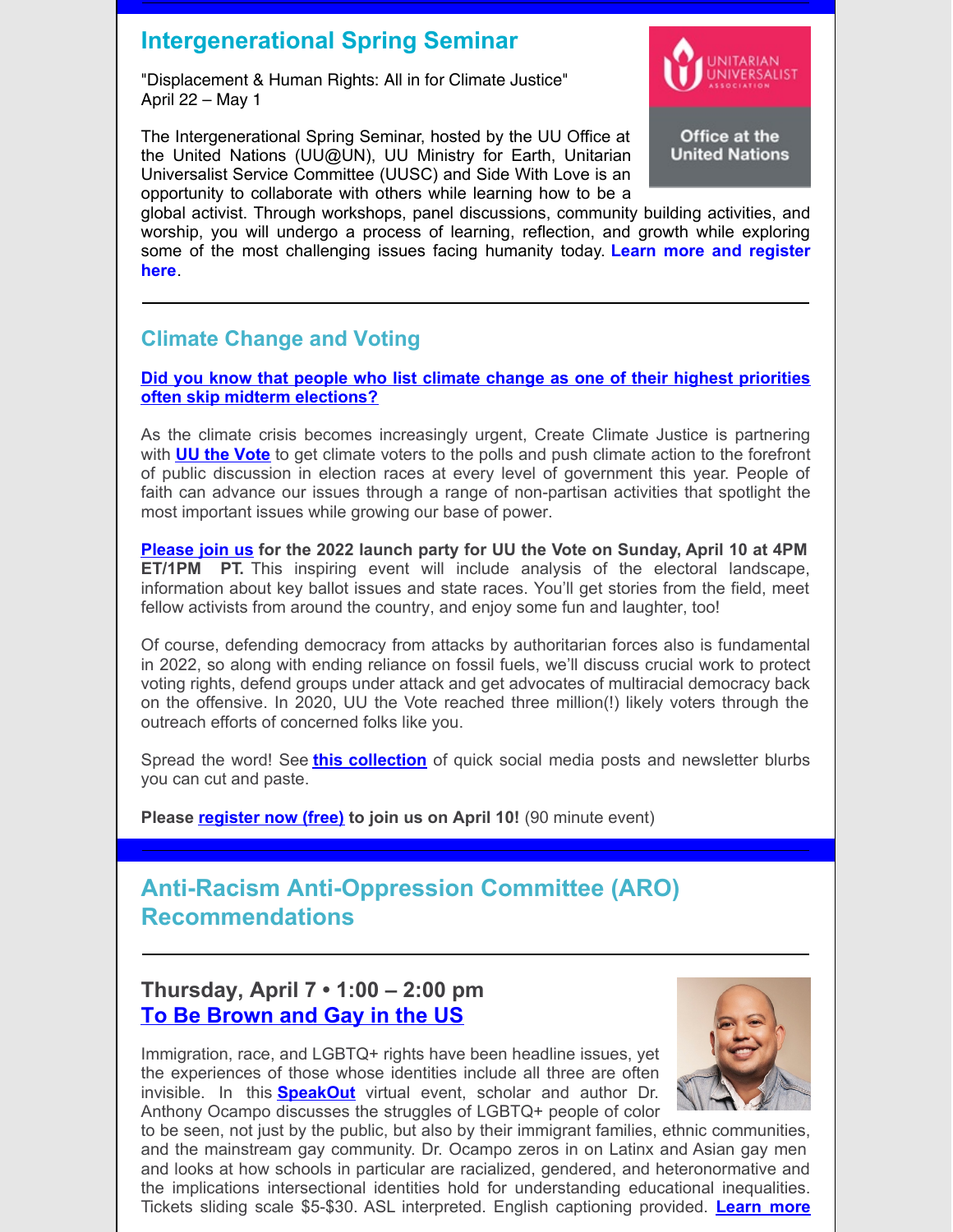**and get tickets**.

#### **8th Principle Learning**

Essay: **"Racist or [Anti-Racist"](https://www.uua.org/worship/words/reading/racist-or-antiracist) by Ibram X Kendi**

#### **Board Briefs**

The board met on Wednesday, March 9 and:

- Discussed board restructuring ideas
- Discussed proposed bylaw changes
- Received and discussed proposal from financial consultant on streamlining the Treasurer's position.
- Approved process for receiving financial consultant's proposal on implementation of ideas



- Discussed elimination of "cash through mail slot" donation option
- Received information on canvass results so far

The next board meeting is on Wednesday, April 13 at 7 p.m. For complete board minutes or other board info go to the Members Only section of our web site at **[mpuuc.org/about-us/members-only](http://mpuuc.org/about-us/members-only)**

For more details about meetings or questions email **[president@mpuuc.org](mailto:president@mpuuc.org)**

### **Please Join Us For General Assembly 2022!**



**UUA GENERAL ASSEMBLY** MULTIPLATFORM / PORTLAND · 2022

#### **The General Assembly Housing Reservation System is Now Open!**

The GA Housing Reservation System offers premium amenities, discounted rates, and the best networking opportunities for in-person GA attendees. By booking in our hotel block, you assist the UUA in effectively controlling meeting space, attrition and penalty fees; all of which directly benefit you and the future of General Assembly. Additionally, the UUA is able to negotiate on behalf of our block of attendees for **[sustainability](https://r20.rs6.net/tn.jsp?f=001luJlmeslUnEr5giC5IYWlYKQSYeNaZ6k8MGbAg4EtNAwO6awGHoTcCuc4iPDmNn-C2X-CYhvt5wWlxD0g7tdeZ3YgUyCHInNM-2mwMpGOA74Q2YFpcoOLIsT4JNLmeSMa7aazsTcPlU0ZbhXKL2hiHJh89Tc9azGl2pL7IOeeLs=&c=bYDWG_JdLf50qwhFLfJgERAm_D9-FEG8OMnTTWwpIqrtNg9Gkr4lQA==&ch=oVHV0V1faiHUJvPvG-hT5R8067ghLXAn7TURNke5CStZ_TpGVr_Iyg==)** and **[accessibilities](https://r20.rs6.net/tn.jsp?f=001luJlmeslUnEr5giC5IYWlYKQSYeNaZ6k8MGbAg4EtNAwO6awGHoTcCuc4iPDmNn-1iY39zvkIbQTW4Aq-MeWh60u4h4DRe_tIbr_d7ceRZiY0B3kEsh4dNqcBCj7FK4mY5BV5Det_v_B04awlABDGUfCJPPv3WrxCkiijGT4gy9LTqekJS8cLg==&c=bYDWG_JdLf50qwhFLfJgERAm_D9-FEG8OMnTTWwpIqrtNg9Gkr4lQA==&ch=oVHV0V1faiHUJvPvG-hT5R8067ghLXAn7TURNke5CStZ_TpGVr_Iyg==)** requirements. Get a head start on your travel plans and book your housing today on the **GA Housing [Reservation](https://r20.rs6.net/tn.jsp?f=001luJlmeslUnEr5giC5IYWlYKQSYeNaZ6k8MGbAg4EtNAwO6awGHoTcCuc4iPDmNn-yKw5NiGOTtq_trkX-BTo6VLwiH9A-n26O1X2JZP3x96yGBD8-defGv0lojqG24Xo_IaDBdWtXuLgmhlPPGAy9oYQUKm7StesZB6eSDkGHocEZQsDajgveAgFsgPaRtUaN9Vk_vCgkY0=&c=bYDWG_JdLf50qwhFLfJgERAm_D9-FEG8OMnTTWwpIqrtNg9Gkr4lQA==&ch=oVHV0V1faiHUJvPvG-hT5R8067ghLXAn7TURNke5CStZ_TpGVr_Iyg==) Page**.

Dormitory housing at Portland State University and information about home hospitality, if available, will be published in March 2022. **[Reserve](https://r20.rs6.net/tn.jsp?f=001luJlmeslUnEr5giC5IYWlYKQSYeNaZ6k8MGbAg4EtNAwO6awGHoTcCuc4iPDmNn-yKw5NiGOTtq_trkX-BTo6VLwiH9A-n26O1X2JZP3x96yGBD8-defGv0lojqG24Xo_IaDBdWtXuLgmhlPPGAy9oYQUKm7StesZB6eSDkGHocEZQsDajgveAgFsgPaRtUaN9Vk_vCgkY0=&c=bYDWG_JdLf50qwhFLfJgERAm_D9-FEG8OMnTTWwpIqrtNg9Gkr4lQA==&ch=oVHV0V1faiHUJvPvG-hT5R8067ghLXAn7TURNke5CStZ_TpGVr_Iyg==) Now!**

#### **Safety and Wellness in Portland**

In compliance with UUA and Oregon Convention Center guidelines, entry to General Assembly 2022 in Portland, OR is open to people who are fully vaccinated. Additionally, the OCC's requirement of vaccination extends to all contracted service providers working in the facility.

#### **Oregon [Convention](https://r20.rs6.net/tn.jsp?f=001luJlmeslUnEr5giC5IYWlYKQSYeNaZ6k8MGbAg4EtNAwO6awGHoTcCuc4iPDmNn-APVySmcfKYcPVvNCEX-Nkuj3wwkmZyURUUQjpqJnX7xTTZ-xMHuomZLABieyFwNMrnjE9oqAtJyzafmHQ1DMA7pRiMUz9Kv0ArMFgC7tADMe72BcuDflU-q0QBG4a5pBdd3lxOUC5WE=&c=bYDWG_JdLf50qwhFLfJgERAm_D9-FEG8OMnTTWwpIqrtNg9Gkr4lQA==&ch=oVHV0V1faiHUJvPvG-hT5R8067ghLXAn7TURNke5CStZ_TpGVr_Iyg==) Center COVID-19 Safety Measures**

In addition, masking is required and physically distanced seating options will be reserved in our meeting spaces.

**Register Now for In-Person GA 2022! [Registration](https://r20.rs6.net/tn.jsp?f=001luJlmeslUnEr5giC5IYWlYKQSYeNaZ6k8MGbAg4EtNAwO6awGHoTcEF3358U680GTaxg7TUoBghd-vbMJOkXl-8bgaS4C1h6d-2evBheKpfvczkniMjX5F09egCa-y2iPO8vJ5fB7nNb9Z9MStH3r89yjSzKRja1&c=bYDWG_JdLf50qwhFLfJgERAm_D9-FEG8OMnTTWwpIqrtNg9Gkr4lQA==&ch=oVHV0V1faiHUJvPvG-hT5R8067ghLXAn7TURNke5CStZ_TpGVr_Iyg==) is now open** for in-person attendance.